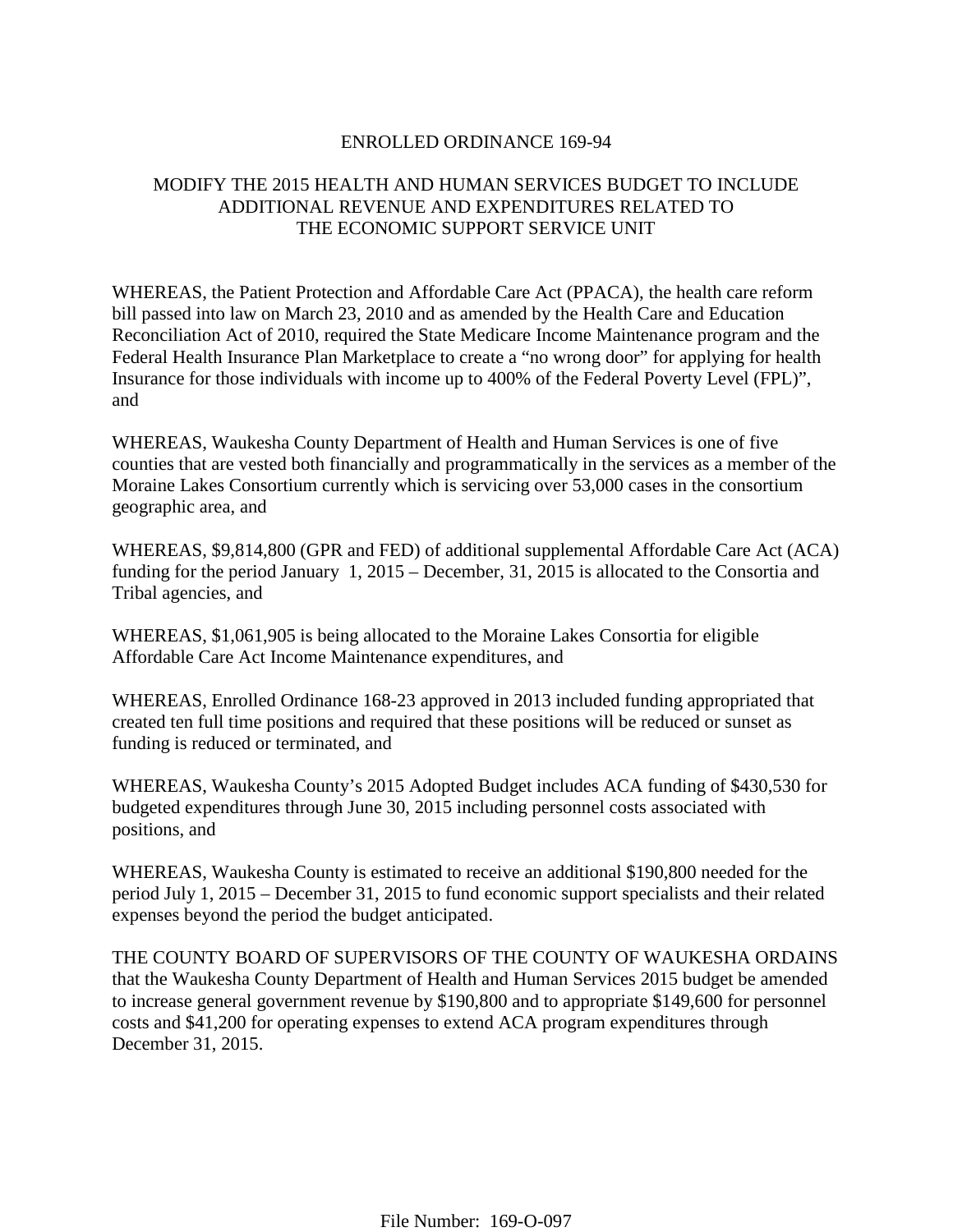#### FISCAL NOTE

### MODIFY THE 2015 HEALTH AND HUMAN SERVICES BUDGET TO INCLUDE ADDITIONAL REVENUE AND EXPENDITURES RELATED TO THE ECONOMIC SUPPORT SERVICE UNIT

This ordinance appropriates an additional \$190,800 for personnel and operating costs (including rent) to provide full funding through December 31, 2015 to continue managing the caseload for implementation of the Patient Protection and Affordable Care Act. Initial program funding for operations and 10 positions with sunset clauses were adopted by ordinance 168-023 with anticipated funding for 18 months beginning in January 2014. While the 2015 adopted budget continued the program with funding for 10 positions for 6 months; this ordinance will continue the program with a staff adjustment to eight positions to the end of the year, at which time all positions will sunset.

The additional appropriations are fully funded from the income maintenance allocation from the State of Wisconsin; therefore, there are no direct tax levy impacts.

Linda Withouski

Linda G. Witkowski Budget Manager

1/7/2015

BJA # 72